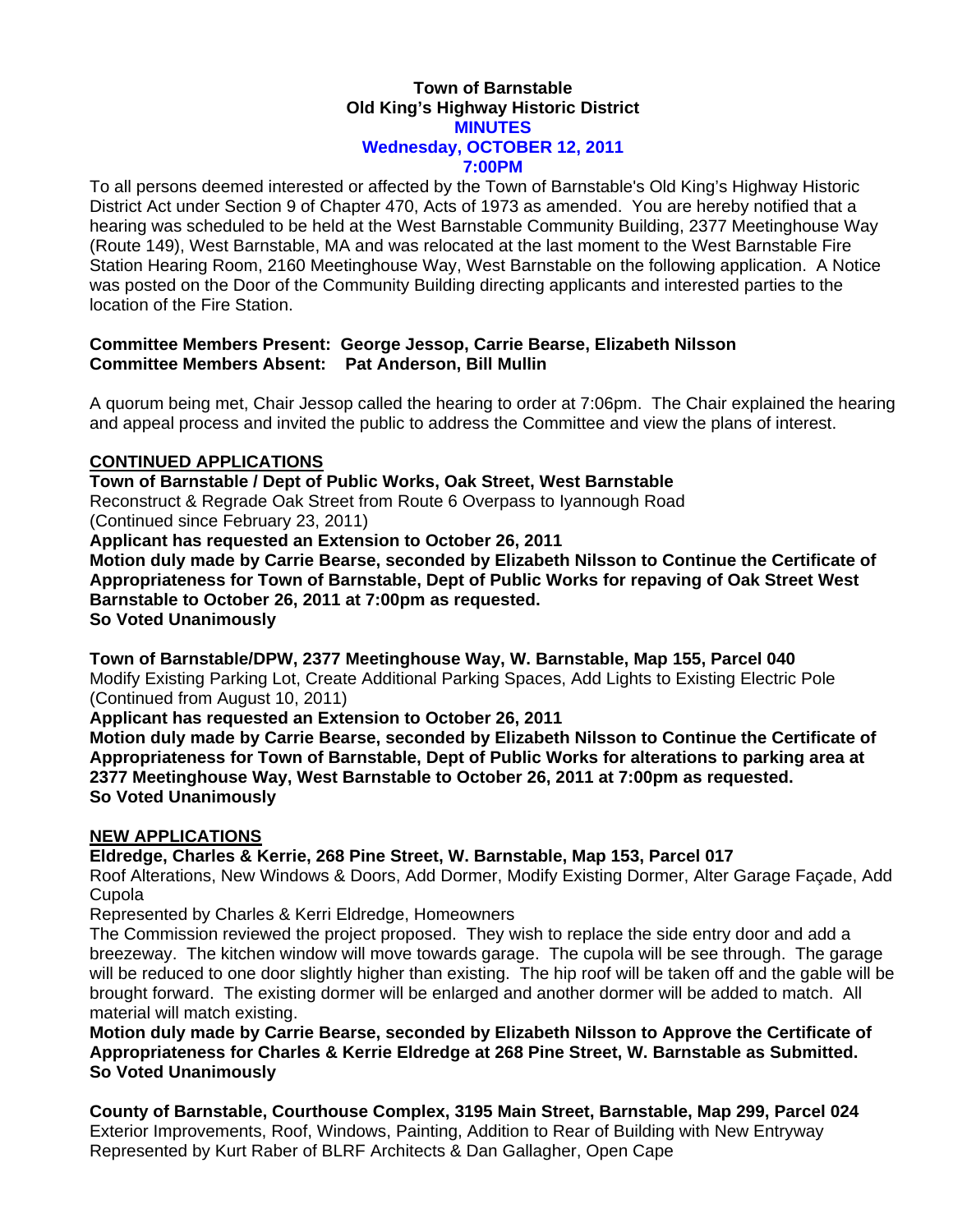Dan Gallagher stated that many citizens are concerned about fiber optics on Cape Cod. Open Cape has received a grant to build a back up system and wish to house all the fiber optic equipment. A partnership between themselves and the County has been formed to regionalize internet for a more efficient government. Open Cape will invest almost 3 million dollars to renovate this building. The ground floor will be the location center for the computers.

Kurt Raber explained the changes to the exterior that are proposed and reviewed the site plan. The site work is limited to the rear property facing the railroad. A fenced in area exists with a cement slab that will hold the computer condensers, cooling system, etc. An option is to place another concrete slab at an alternate location for generators. The generators now come with a sound enclosure. Carrie Bearse wished to know if the equipment would be higher than the proposed stockade fence. Mr. Raber indicated that they may be slighting higher and added that this is an option at this time, they may not go in this direction, but wanted to make the Committee aware of the option. George Jessop stated that a vertical fence with a cap top would be more appropriate than a stockade.

Not proposing any changes to the front of the building, they wish to leave the existing brick. Reconfigure the lobby entrance to bring it up to code. The first floor will be renovated to provide access into the lower area and install an elevator to provide access to all three floors. They will leave the front gable and existing shed dormer on rear; the addition is beyond the lean-to addition from years ago. The addition height is required by the elevator code and it may by exposed in a 2 dimensional drawing and in some instances you might see the hip roof while driving by. Chair Jessop commented that the design is a straight forward continuation of what is there.

The existing shed roof gets a couple of new windows and they will be replacing the roofing on the whole building. Carrie Bearse noted that on the specification sheet it indicates the use of azek and that the material is inappropriate. Kurt Raber wished to use the azek and detailed the advantages, however, would be agreeable to change to bodyguard if necessary. The windows are all past their lifeline and they propose replacement with Andersen 400 series with a 6/6 pattern with fixed exterior grills and removable interior grills.

#### Public Comment:

Nancy Weir, a direct abutter and situation below the structure and is concerned that when the leaves fall from the trees, she will have a direct view of this building. George Jessop pointed out that because of her location, she will look across the ridge of the tower and will see perhaps 1/3 of the addition. She would also be interested in any additional outside lighting.

Howard Woollard, also an abutter, spoke regarding additional lighting stating that the area is already very well lit. Carrie Bearse asked Mr. Raber if they propose any additional lighting. MR. Raber responded that there are already a few light poles and a light over the egress door. They will be creating a canopy over that door so the lighting can be recessed. Mr. Woollard asked if there would be interior lighting and if the lights would be on 24/7. The building will be primarily used as offices 9-5; there will be a conference room that could be used by other groups. Foresee only after hours occurrences would be if a technician needed access the building and they would be interested in the lower level where they plan to house the computers. Mr. Raber added that the windows are only being placed in the addition for aesthetic purposes and they could change from two double hung windows to a single double hung.

Having no further public comment, Chair Jessop called for a motion.

**Motion duly made by Carrie Bearse, seconded by Elizabeth Nilsson to Approve the Certificate of Appropriateness for the County of Barnstable, Courthouse Complex at 3195 Main Street (Sheriff's 911 Building) as Modified to reflect a single window in place of two on west side at elevator lobby, bodyguard to replace azek and a flatboard fence with cap to replace proposed stockade. So Voted Unanimously** 

**Trelegan, Kathy & Gregory, 157 Salt Rock Road, Barnstable, Map 316, Parcel 011**  Construct 14' x 12' Deck onto Existing Deck at Rear of House **Applicant requests withdrawal of Certificate of Appropriateness**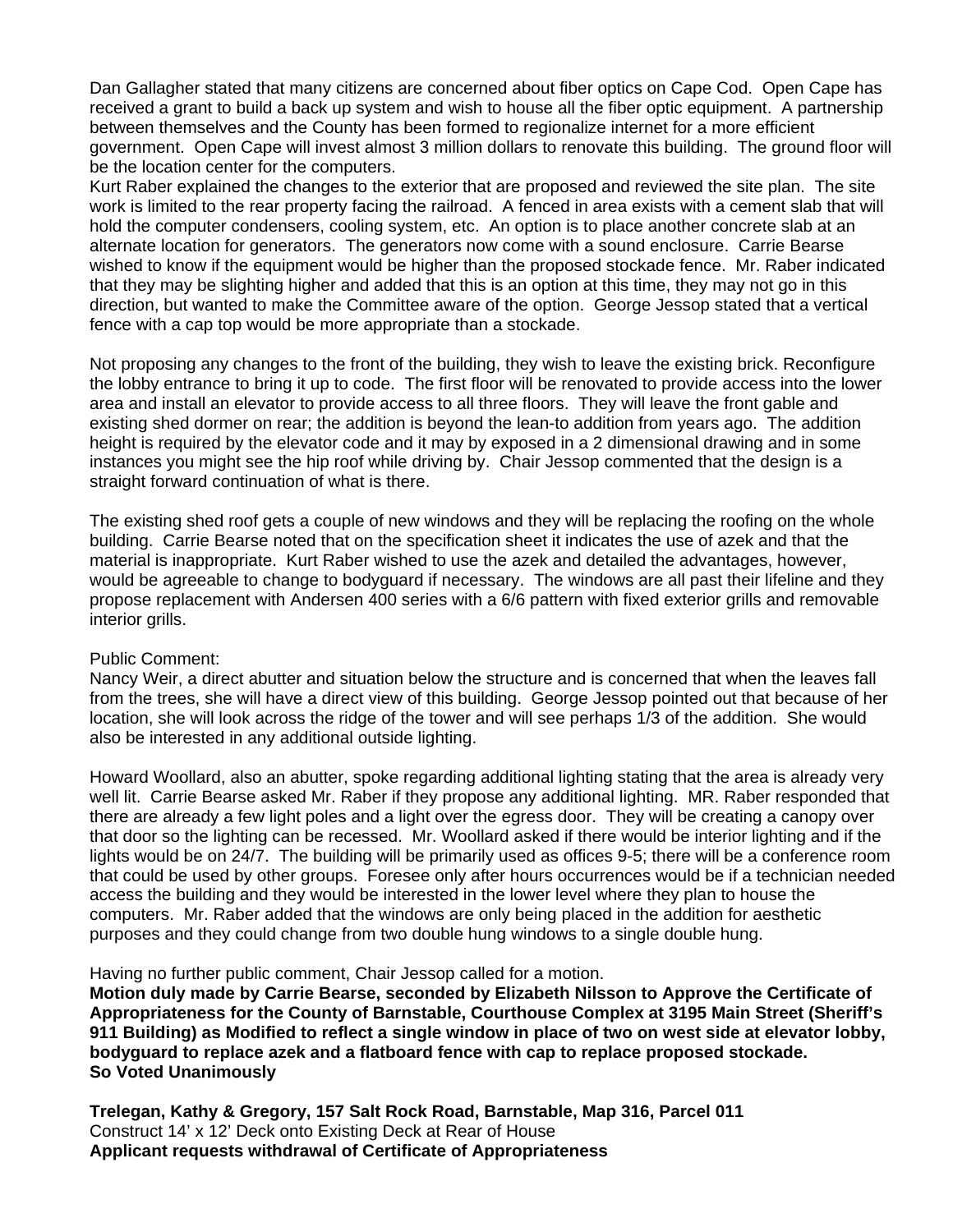#### **Motion duly made by Carrie Bearse, seconded by Elizabeth Nilsson to Accept the Withdrawal of the Certificate of Appropriateness as requested. So Voted Unanimously**

# **Colwell, Douglas, 66 Kettlehole Road, W. Barnstable, Map 109, Parcel 031**

Construct 6' Retaining Wall, Replace Existing Deck

Represented by Douglas Colwell

Mr. Colwell explained that he had begun the construction of the retaining wall not realizing a building permit was needed and also found that he required the approval of this Committee. The members reviewed the photographs included with the application on the partially constructed retaining wall and found it to be appropriate. Carrie Bearse addressed the deck and confirmed that it would be a smaller deck in size from the existing located off the second floor. A patio will be constructed below. Materials proposed mahogany decking and railing system, joyce will be wrapped with a white fascia of natural pine or bodyguard.

**Motion duly made by Carrie Bearse, seconded by Elizabeth Nilsson to Approve the Certificate of Appropriateness for Douglas Colwell at 66 Kettlehole Road, W. Barnstable as Submitted. So Voted Unanimously** 

### **Temkin, Robert & Ellen, 294 Mill Way, Barnstable, Map 301, Parcel 013**

Replace Existing Garage, Entryway

Represented by Stephen Klug, Contractor and Robert & Ellen Temkin

Mr. Klug explained the project which entails removal of an existing entryway and deck; construct a new entryway and new garage. A new shed will replace an existing one and an outdoor shower will be added. Carrie Bearse voiced concern that the addition is higher than the existing house and was determined that the addition is at the same height and difficult to see in the drawings submitted. Windows in the addition will match those on existing house which are grills between the glass. The new deck off the master bedroom will be stained wood or mahogany.

The garage was addressed next and concern by members of the stone work on just a portion of the garage façade did not appear appropriate. The homeowners agreed to continue the cedar shingles.

Carrie Bearse asked if they were changing the front door and the homeowners indicated they were not. However, a new door that matches the proposed side door is shown and the drawings submitted. The Committee wished to see the front door replaced to match the proposed.

**Motion duly made by Carrie Bearse, seconded by Elizabeth Nilsson to Approve the Certificate of Appropriateness for Robert & Ellen Temkin at 294 Mill Way, Barnstable as Modified: cedar shingles to replace stonework on front façade of garage and front door to match side entry door addition as indicated on plans.** 

### **So Voted Unanimously**

# **Schilpp, Frederick & Pickman, Carolyn, 115 Rendezvous Ln, Barnstable, Map 279, Parcel 029**

Add two Shed Dormers to Front of House, Construct Screened Porch on Side of House Represented by Frederick Schilpp & Carolyn Pickman

Mr. Schilpp resubmitted two options for the members to review and hopefully reach a compromise. Option #8 was one that was briefly discussed with the previous application where the porch is moved away from the house with an entryway added between the house and the porch. The porch does extend out two feet beyond the front of the house, but three feet behind the entryway of the front door.

Option #9 entails the porch being relocated to the other side of the house and brought back about 2 feet front he front of the house. It is as far back as it can go due to windows on this side of the house. They had not gone in this direction before because there was more room on the other side of the house, however, they have a surveyor contracted and if this option is approved by this Committee, they will take it to the Building Commissioner.

Carrie Bearse asked if the existing trees and shrubbery would stay and Mr. Schilpp confirmed that it would. Carrie Bearse commented that she believes that Option #9 looks very appropriate for the porch as